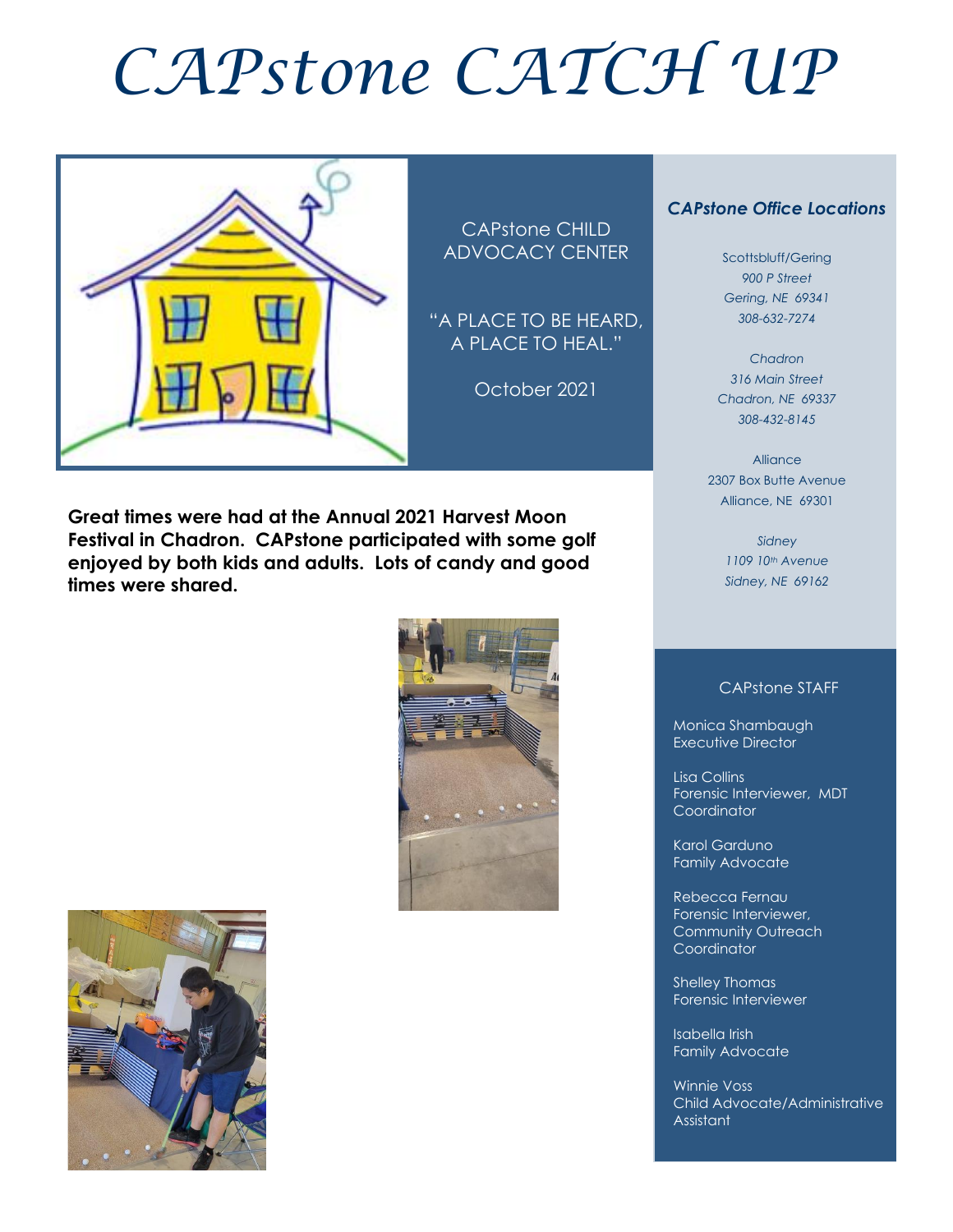## **CAPstone Donors are Superhero's**



**CAPstone WISH LIST**

**For the Children** New Beanie Babies/stuffed animals New Blankets New Backpacks **Journals** McDonalds/Runza gift cards

**For the Facility** Gift cards to Walmart/Target Individually wrapped snacks/juices



#### **DONATIONS**

**Intralinks** Technical services for Gering **Office** 

Anonymous \$100.00

Cassie Wegelin Beanie Babies

Kathy Stokey Journals and Pens

CAPstone Child Advocacy Center will be the recipient of over \$1,500 as a result of being included in the Target Circle Fundraiser for non-profit organizations! Thanks to you all, we had over 24,000 votes. You are all superheroes for children And CAPstone appreciates your continued support. This awarded contribution from Target will give us an opportunity to continue to help CAPstone reach children and families that come to our centers.

For additional information visit <https://www.target.com/circle/community-voting/results>

# **The Target Circle** results are in!

**Thanks to everyone** who voted.

**Ocircle** 



#### CAPstone BOARD OF DIRECTORS 2021

SARA GRANT Chadron State College

SHARON WALKER Retired Social Worker

GEORGE SCHLOTHAUER Bridgeport Schools

> KAYLA IMUS Heritage Estates

LAURA BURGESS SBCO Attorney's office

KATHERINE BATT Department of Health and Human Services

> RACHEL DELLE Scottbluff Schools

JANE FLIESBACH Fliesbach Foundation

ADAM FRERICHS Cheyenne County Sheriff's **Office** 

PAMELA BARKER Gering Public Schools

JANELL GRANT Box Butte General **Hospital** 

> TINA JAMES CS Precision

MELISSA VAN GALDER Guardian Belle's

VICKY MORENO SBCO Attorney's office

> BETH RUZICKA RWMC

AMANDA BOSSE RWMC

> JEFF PECK **Intralinks**

KATHY STOKEY Retired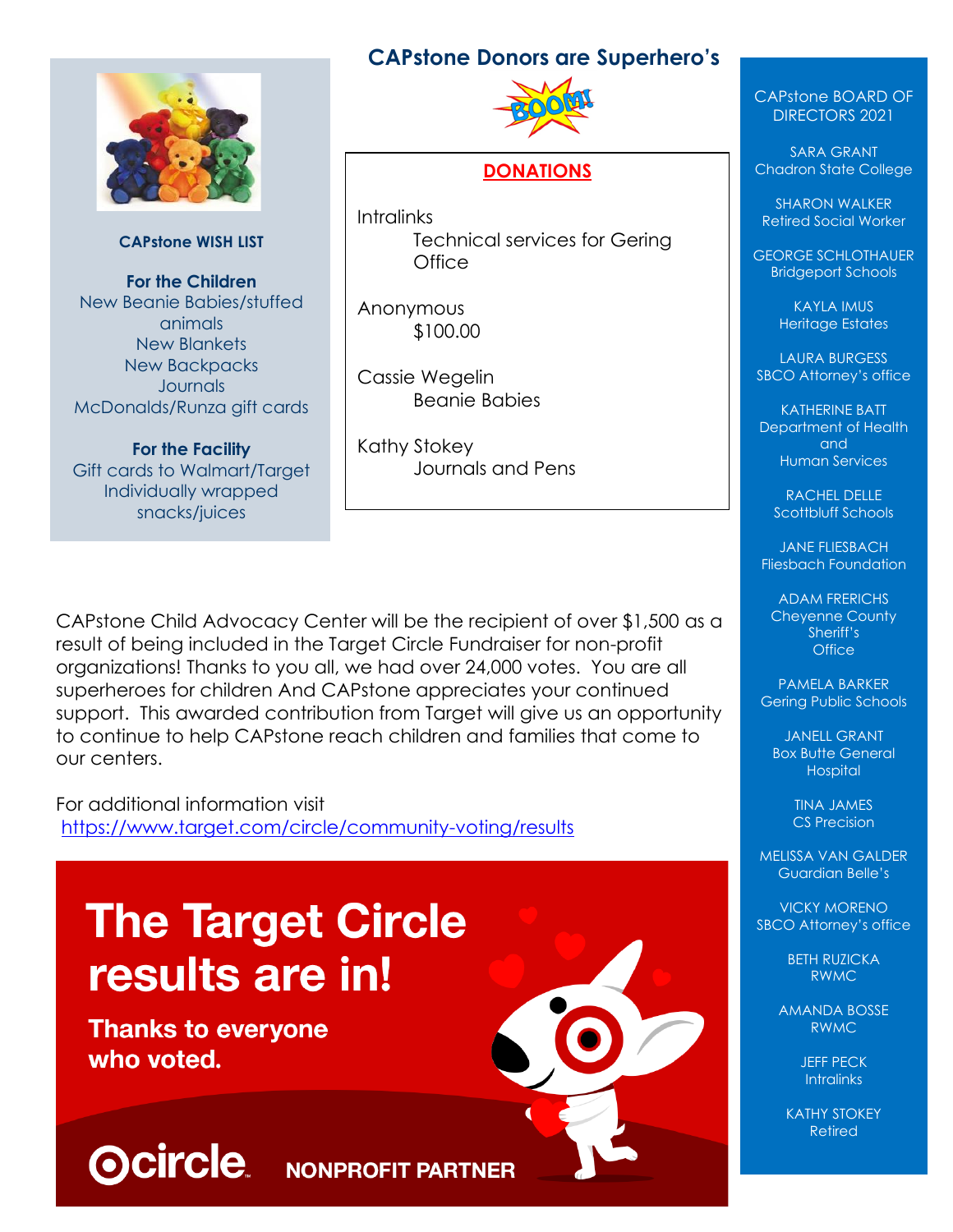#### *Website*

*[www.capstonenebraska.com](http://www.capstonenebraska.com/)*

#### *Email*

*[director@capstonenebraska.com](mailto:director@capstonenebraska.com)*

#### *Facebook*

*[https://www.facebook.com/CAPst](https://www.facebook.com/CAPstone-Child-Advocacy-Center-310733285741/) [one-Child-Advocacy-Center-](https://www.facebook.com/CAPstone-Child-Advocacy-Center-310733285741/)[310733285741/](https://www.facebook.com/CAPstone-Child-Advocacy-Center-310733285741/)*

#### **To report child abuse/neglect**

**Nebraska child abuse/neglect hotline**

**1-800-652-1999 or call your local Law Enforcement agency.**

Staff and Board Members of CAPstone Child Advocacy Center would like to wish Danielle Larson best wishes on her new venture. We wish to thank you for all your hard work and dedication in your many efforts to the protection and safety of children.



The NEXT chapter of your LIFE is Yet to be WRITTEN. -Cindy Monroe





#### ATTENTION ATTENTION READ ALL ABOUT IT

If there is something you would like to see in our newsletter or would like to add to our newsletter, such as a job opening or an event you are having, please let us know.

Email Rebecca at [outreach@capstoneneb](mailto:outreach@capstonenebraska.com) [raska.com](mailto:outreach@capstonenebraska.com) or call at 308- 432-8145

Page 2

 2021 did not hold back when it came to our amazing donors and supporters during our annual Light of Hope event. CAPstone Child Advocacy Center would like to thank everyone who attended, everybody who helped set up the event, and most importantly, who donated. We feel incrediably blessed this year, as last year there were some ongoing challenges due to the pandemic, yet the event proved to be successful despite those challenges. CAPstone CAC received \$19,500.00 to help continue providing services and support to victims and their families that come to our centers. Again, THANK YOU to our amazing community and our wonderful supporters.

If you are interested or feel inspired to help CAPstone by becoming a board member or volunteer, contact Monica Shambaugh in Gering at 308-632-7274. We would be more than happy to visit with you about this opportunity.



**United Way of Western Nebraska Partner Agency**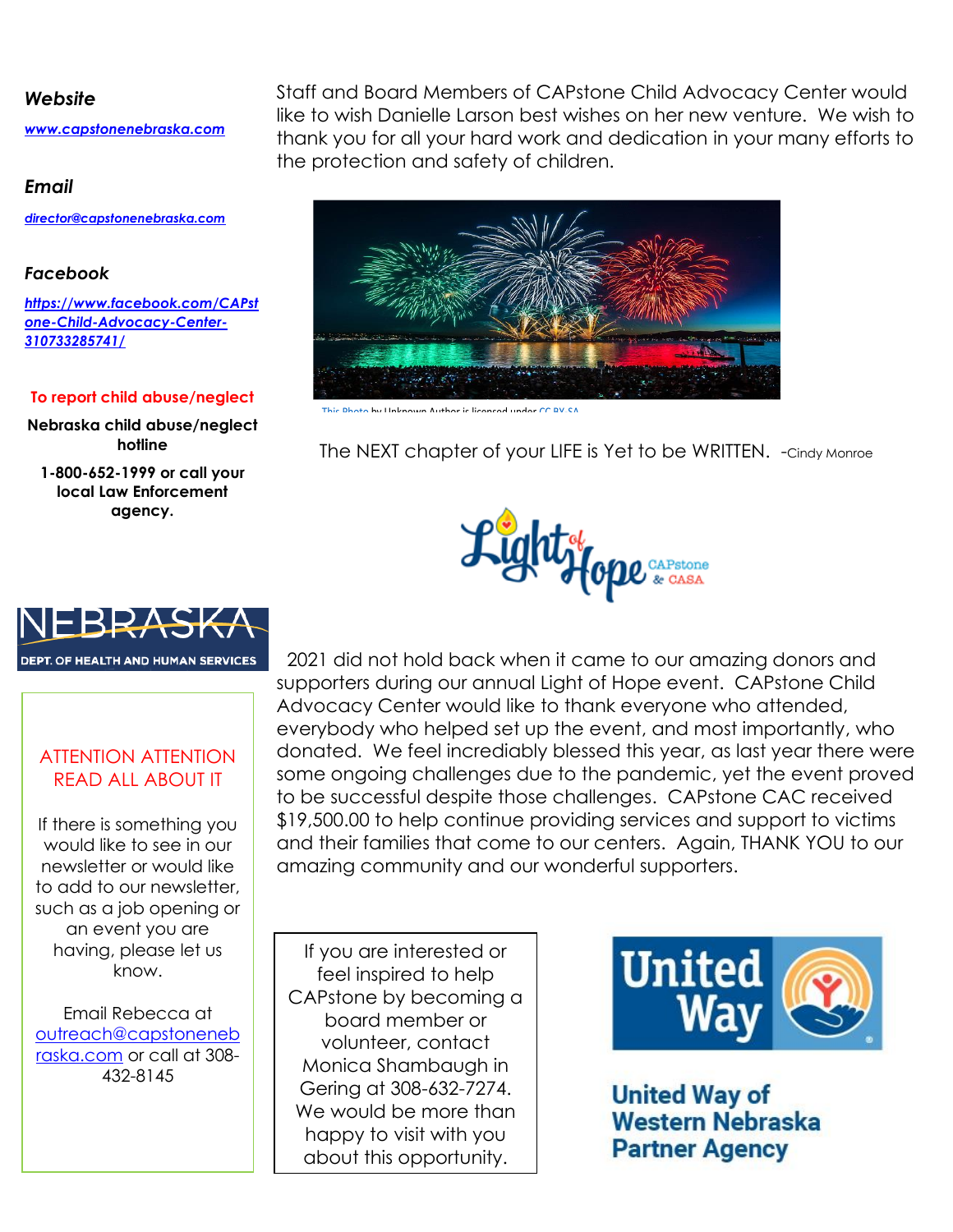# **UPCOMING TRAININGS**

#### **OCTOBER**

**October 18-19 – NCJTC: Criminal Connections: Child Pornography and Child Sexual Abuse: October 18-22- NCAC Training Center- Forensic Interviewing (Huntsville or Virtual): October 26-27 – NCJTC: Child Homicide Investigations: October 27-29- NCAC Training Center- Extended Forensic Interviewing Training (Colorado or Virtual):** 

Child Abuse/Neglect training (CAN 101)

This 2 hour training is available free of charge to any group or organization that works with children. Goes over mandatory reporting, what happens when you report, where to report, and also scenarios to review. If you are interested please contact CAPstone at 308-632-7274 or 308-432-8145

October is World Bully Prevention Month

During this month students, schools, and communities all over the world go BLUE together against Bullying.

Join Us here at CAPstone Child Advocacy Center in solidarity to stop bullying and cyberbullying!! Whether you display your blue in the clothing you wear or share on social media, you will be using your voice and sending a message that this is the month that bullying prevention is heard around the world. End the Hate….. Change the Culture.

*Each morning we are born again. What we do today is what matters most.-Buddha*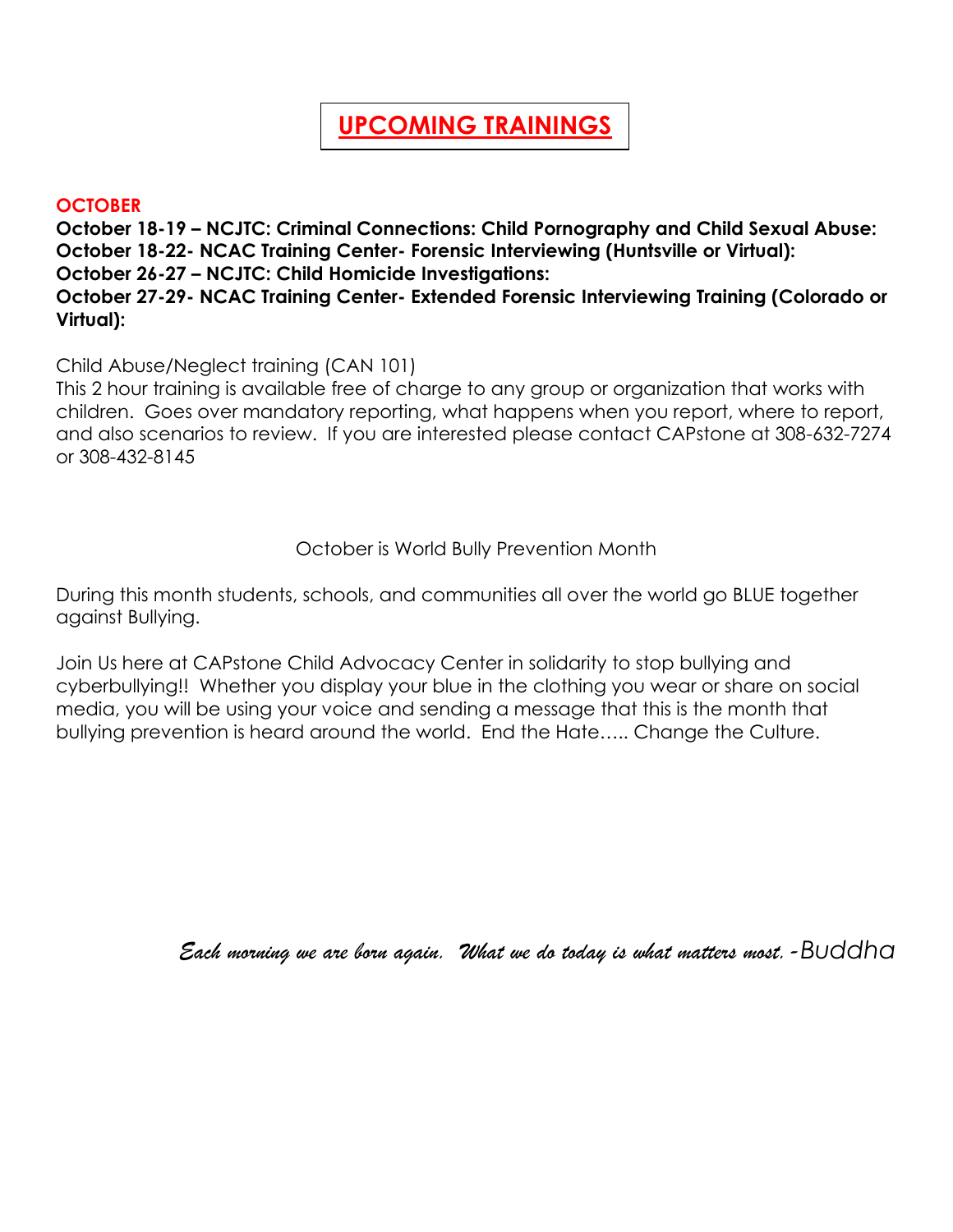

If you are interested in this workshop, please sign up ASAP as spots are limited. By attending both days and the workshop, you will earn 15 CEUs See attached agenda for topics in training. Please direct any inquiries to Kristin Chandler, Statewide Multidisciplinary Team Coordinator. Email: kchandler@nebraskacacs.com



 **Enhancing Nebraska's response to Child Abuse**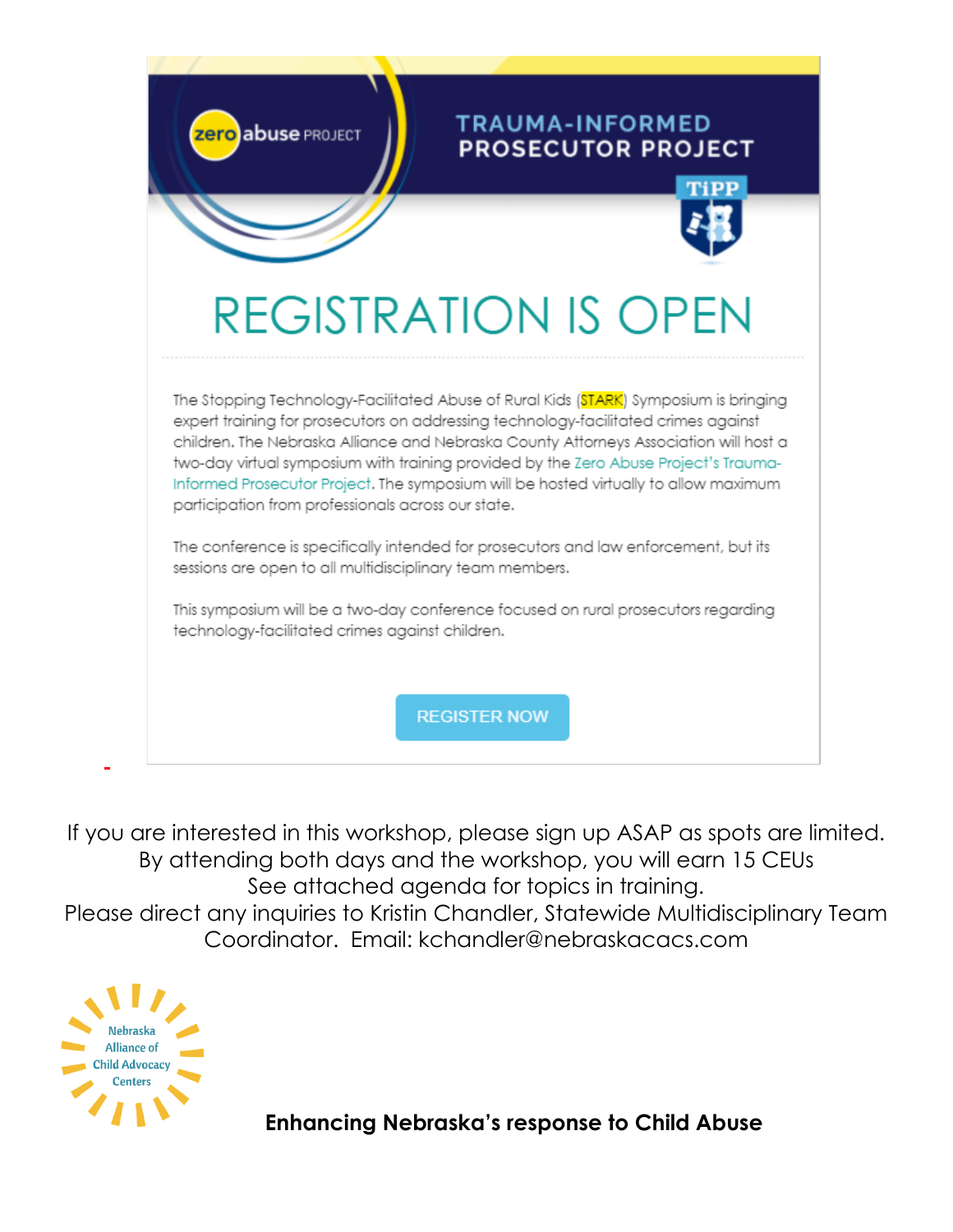

# 2021 Nebraska Virtual STARK Prosecutor Symposium

#### NOVEMBER 3, 2021 - DAY 1

| 8:00 a.m. - 8:15 a.m.   | <b>Welcome and Introductions</b>                                                            |
|-------------------------|---------------------------------------------------------------------------------------------|
|                         | <b>Victor Vieth</b>                                                                         |
|                         | Chief Program Officer, Research and Education                                               |
|                         | Zero Abuse Project                                                                          |
| 8:15 a.m. - 9:45 a.m.   | Internet 101                                                                                |
|                         | <b>Robert Peters</b>                                                                        |
|                         | Senior Attorney, Zero Abuse Project                                                         |
| 9:45 a.m. - 10:00 a.m.  | <b>Break</b>                                                                                |
|                         |                                                                                             |
| 10:00 a.m. - 12:00 p.m. | <b>Digital Forensics 101</b>                                                                |
|                         | <b>Robert Peters</b>                                                                        |
| 12:00 p.m. - 1:00 p.m.  | Lunch                                                                                       |
|                         |                                                                                             |
| 1:00 p.m. - 2:15 p.m.   | <b>Child Exploitation Investigations 101</b>                                                |
|                         | <b>Robert Peters</b>                                                                        |
| 2:15 p.m. - 3:30 p.m.   | <b>Admissibility of Social Media &amp; Digital Evidence</b>                                 |
|                         | <b>Robert Peters</b>                                                                        |
| 3:30 p.m. - 3:45 p.m.   | Break                                                                                       |
|                         |                                                                                             |
| 3:45 p.m. - 4:45 p.m.   | Anticipating and Countering Defenses in Technology-<br><b>Facilitated Child Abuse Cases</b> |
|                         | <b>Robert Peters</b>                                                                        |
| 4:45 p.m. - 5:00 p.m.   | <b>Introduction of Day 2 Exercises and Assignments</b>                                      |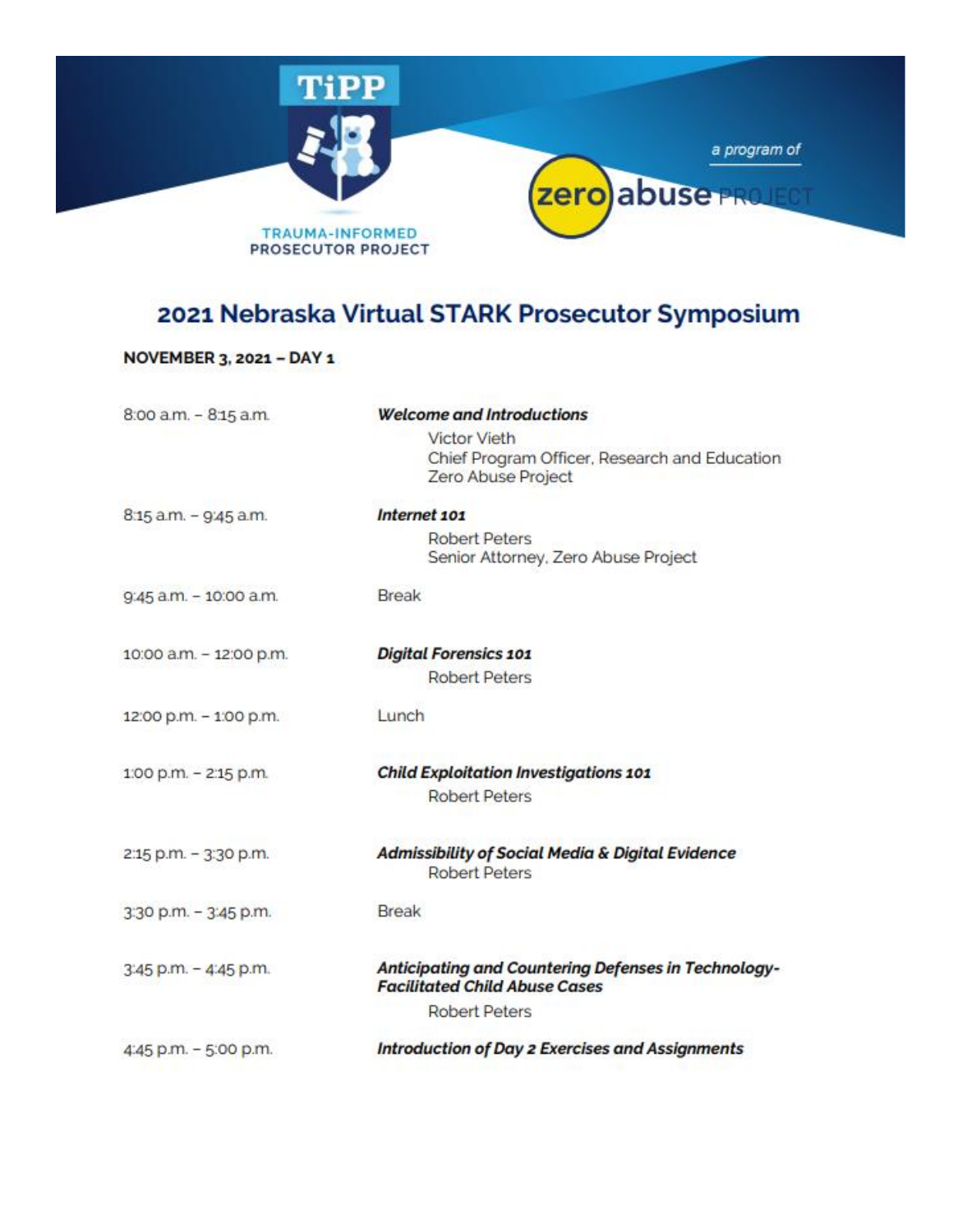#### NOVEMBER 4, 2021 - DAY 2

| $8:00$ a.m. $-$ 9:15 a.m. | You Have Chosen Wisely: Jury Selection in Child Abuse Cases<br><b>Robert Peters</b>                                                                                  |
|---------------------------|----------------------------------------------------------------------------------------------------------------------------------------------------------------------|
| 9:15 a.m. - 9:30 a.m.     | <b>Break</b>                                                                                                                                                         |
| 9:30 a.m. - 10:45 a.m.    | Direct Examination of the Digital Forensics Examiner<br>Robert Peters, Senior Attorney, Zero Abuse Project<br>Brandon Epstein, Director of Training, Medex Forensics |
| 10:45 a.m. - 12:00 p.m.   | <b>Cross-Examination of the Digital Forensics Defense Expert</b><br><b>Robert Peters</b><br><b>Brandon Epstein</b>                                                   |
| 12:00 p.m. - 1:00 p.m.    | Lunch                                                                                                                                                                |
| $1:00$ p.m. $-3:15$ p.m.  | <b>Exercises: Admission of Social Media and Digital Evidence</b>                                                                                                     |
| 3:15 p.m. - 3:30 p.m.     | <b>Break</b>                                                                                                                                                         |
| 3:30 p.m. - 4:45 p.m.     | <b>Exercises: Admission of Social Media and Digital Evidence</b>                                                                                                     |
| 4:45 p.m. - 5:00 p.m.     | <b>Closing Remarks</b>                                                                                                                                               |

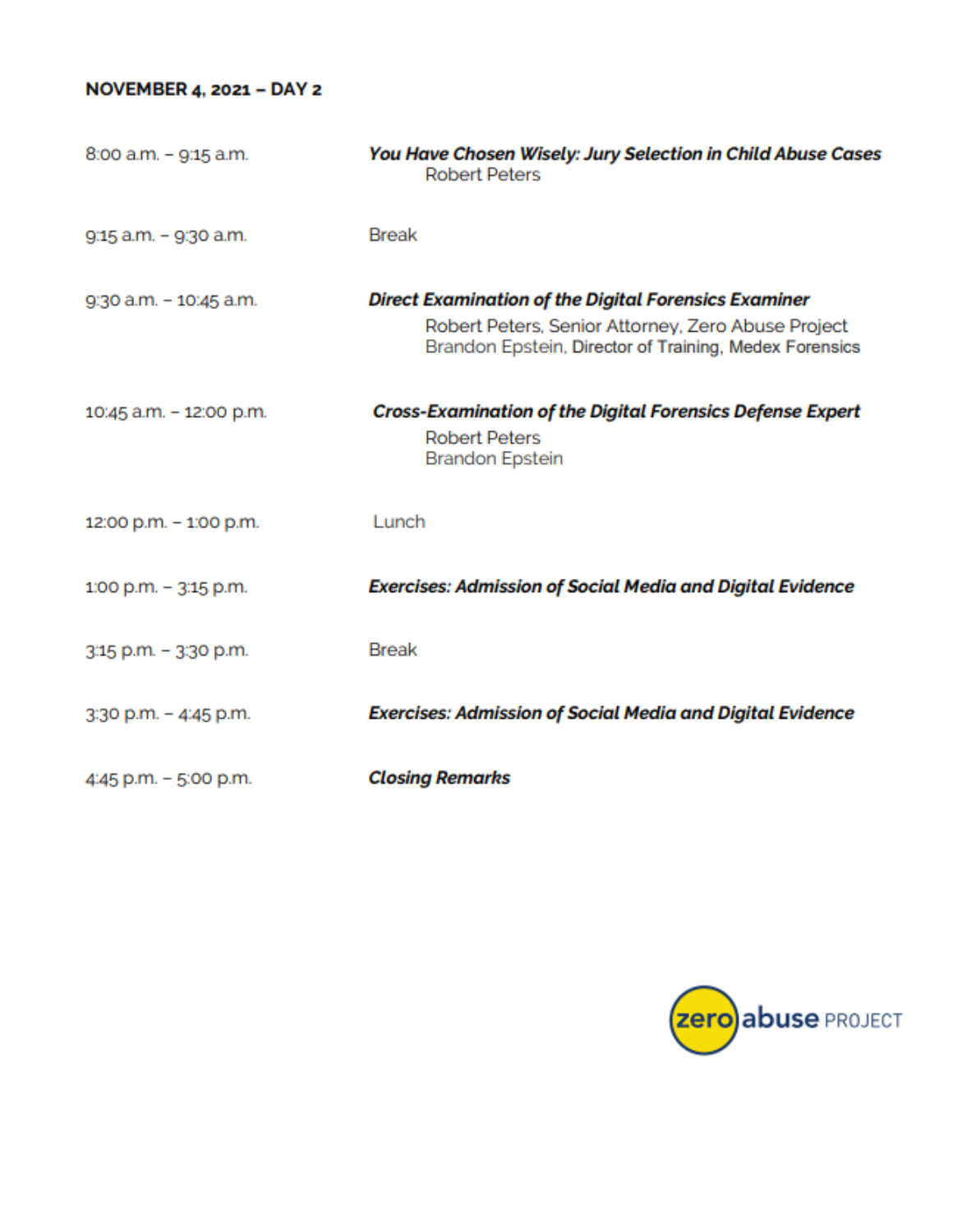# **Winnie's Wellness**

Eye Safety at Home: Preventing Eye Injuries By Kierstan Boyd Reviewed By Kendra Denise DeAngelis

Did you know that about half of all eye injuries happen right at home?

Home activities that can injure your eyes include:

- Cleaning. Chemicals like bleach in household cleaning products cause 125,000 eye injuries each year.
- Home Improvement. Screws, nails and hand tools can launch into the air—and into your eyes. Power tools can also send wood chips or other substances flying into the air.
- Yard Work. Lawn mowers, trimmers and even shovels can throw dirt and debris into the air. Branches, twigs and thorns can also be dangerous.

Unfortunately, only about three out of 10 people wear protective eyewear during home projects that could hurt their eyes. The good news? Simply wearing protective eyewear can reduce your risk for eye injury by 90 percent!

The American Academy of Ophthalmology urges every household to have at least one pair of ANSI-approved protective eyewear. ("ANSI-approved" means the protective eyewear is made to meet safety standards of the American National Standards Institute.)

Threats to Eye Safety at Home

Here are places and situations throughout your home where you need to protect your eyes.

In the house

- Using dangerous chemicals such as oven cleaner and bleach (accidents involving common household products cause 125,000 eye injuries each year). Read the labels of chemicals and cleaners carefully, and don't mix products.
- Cooking foods can that can splatter hot grease or oil. Use grease shields on frying pans to protect yourself from splattering.
- Opening champagne bottles during a celebration. Wrap a towel or cloth around the top of the bottle while unscrewing it to "catch" the cork. Never point a champagne bottle towards another person or yourself when opening it.
- Drilling or hammering screws or nails into walls or hard surfaces like brick or cement. The screws or nails can fly into the air, or fragments can come off the surface.
- Using hot objects such as curling irons around your face. Contact with your eyes can cause serious injury.
- Loose rugs and railings or other hazards that could cause falls or slips. Secure rugs with a non-slip pad underneath. Check to make sure railings are secure and not loose. Put padding on sharp corners and edges if you have children or the elderly in your house.